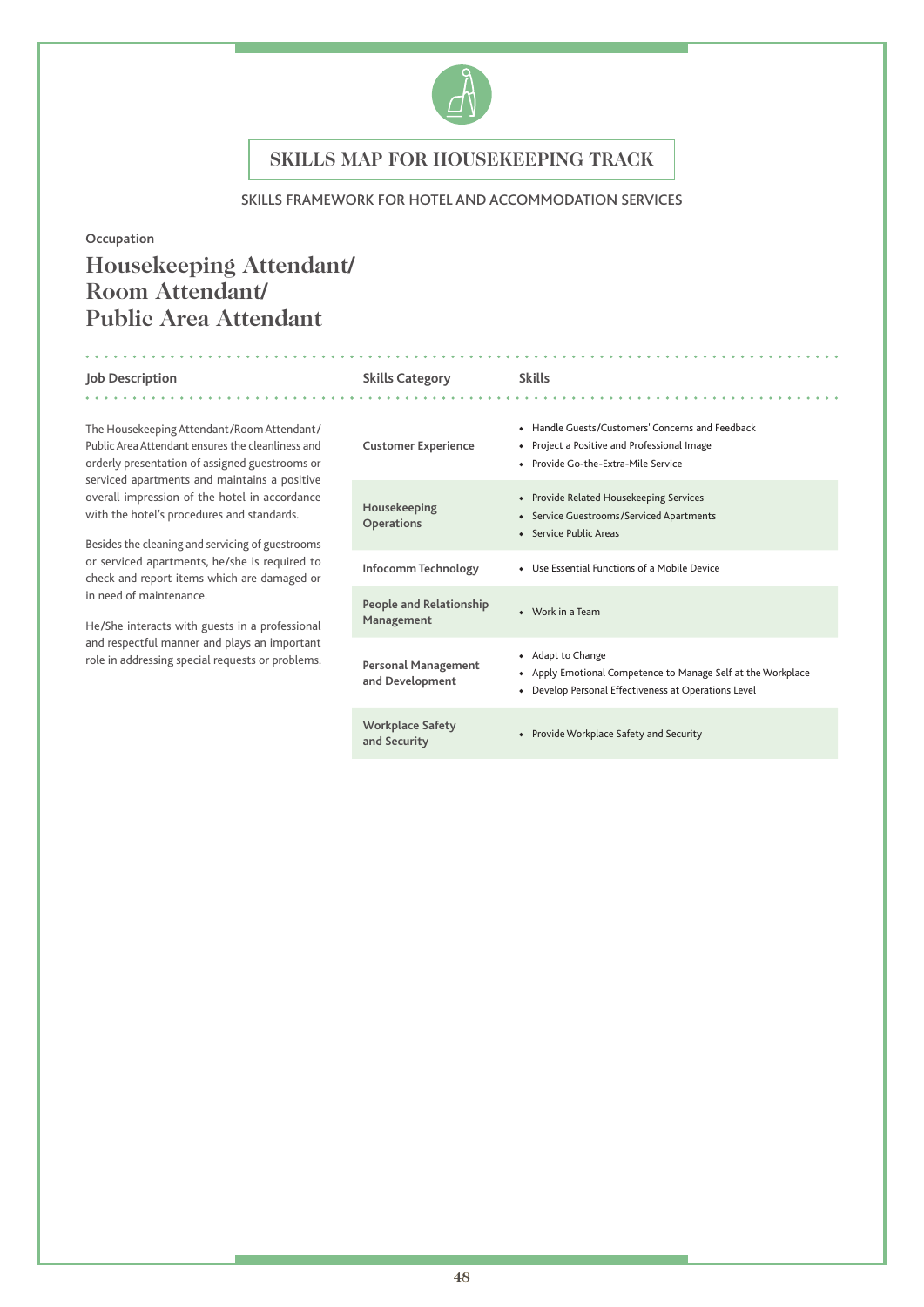

### SKILLS FRAMEWORK FOR HOTEL AND ACCOMMODATION SERVICES

### **Occupation**

# **Linen Room Attendant/ Laundry Valet Attendant**

#### **Job Description Skills Category Skills** . . . . . . . . . . . . .

The Linen Room Attendant/Laundry Valet Attendant carries out daily assigned duties such as replacing guest laundry, washing linens, replenishing amenities and cleaning guest rooms in accordance with the property's established standards.

He/she assists in the sorting and issuing of staff uniforms to employees and maintains uniform records. Duties also include restocking, checking and assembling supplies and inventory.

The Linen Room Attendant/Laundry Valet Attendant ensures the delivery of clean uniforms, towels and linens to all internal and external clients and handles all guests' requests in a professional and courteous manner.

| <b>Customer Experience</b>             | • Handle Guests/Customers' Concerns and Feedback<br>Project a Positive and Professional Image<br>٠<br>• Provide Go-the-Extra-Mile Service |
|----------------------------------------|-------------------------------------------------------------------------------------------------------------------------------------------|
| Housekeeping<br>Operations             | Maintain Linen/Uniform Room<br>• Provide Laundry Services<br>Provide Related Housekeeping Services<br>$\bullet$                           |
| Infocomm Technology                    | • Use Essential Functions of a Mobile Device                                                                                              |
| People and Relationship<br>Management  | $\bullet$ Work in a Team                                                                                                                  |
| Personal Management<br>and Development | • Adapt to Change<br>Apply Emotional Competence to Manage Self at the Workplace<br>Develop Personal Effectiveness at Operations Level     |
| Workplace Safety<br>and Security       | Provide Workplace Safety and Security<br>$\bullet$                                                                                        |
|                                        |                                                                                                                                           |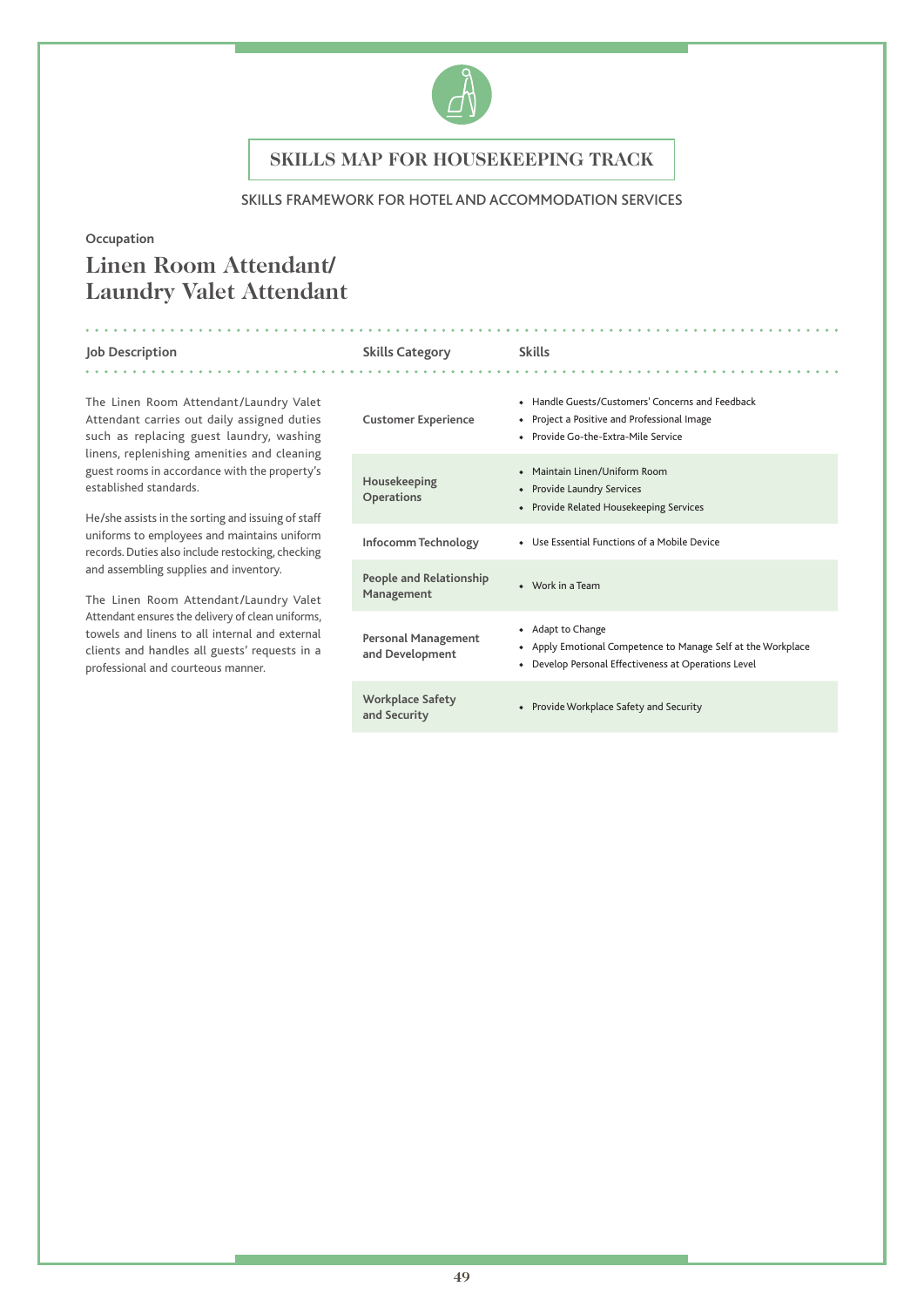

## SKILLS FRAMEWORK FOR HOTEL AND ACCOMMODATION SERVICES

# **Occupation Housekeeping Coordinator**

. . . . . . . . . . . . . . .

. . . . . .

**Job Description Skills Category Skills**

The Housekeeping Coordinator responds to internal and external guest requests and is well versed on the hotel's products, services and procedures so as to serve guests to their satisfaction.

The Housekeeping Coordinator organises and assists in the daily housekeeping operations and requirements. He/She is responsible for ensuring the cleaning tasks are carried out properly.

The Housekeeping Coordinator performs administrative duties and prepares paperwork such as drafting housekeeping budget reports, maintaining staff records, assigning cleaning tasks and taking inventories. He/She is an effective communicator when in contact with all internal and external guests as this position requires a high level of guest phone contact.

| <b>Customer Experience</b>                    | • Contribute to Customer Service over Various Platforms<br>Handle Guests/Customers' Concerns and Feedback<br>• Respond to Service Challenges |
|-----------------------------------------------|----------------------------------------------------------------------------------------------------------------------------------------------|
| Housekeeping<br>Operations                    | Provide Related Housekeeping Services                                                                                                        |
| Infocomm Technology                           | • Use Basic Functions and Applications of a Computer                                                                                         |
| People and Relationship<br>Management         | Communicate and Relate Effectively at the Workplace<br>$\bullet$ Work in a Team                                                              |
| <b>Personal Management</b><br>and Development | Develop Personal Effectiveness at Operations Level                                                                                           |
| Planning and<br>Implementation                | Handle Basic Administrative Duties<br>Implement Operations for Service Excellence                                                            |

. . . . . . . . . . . . .

. . . . . . . . . . . .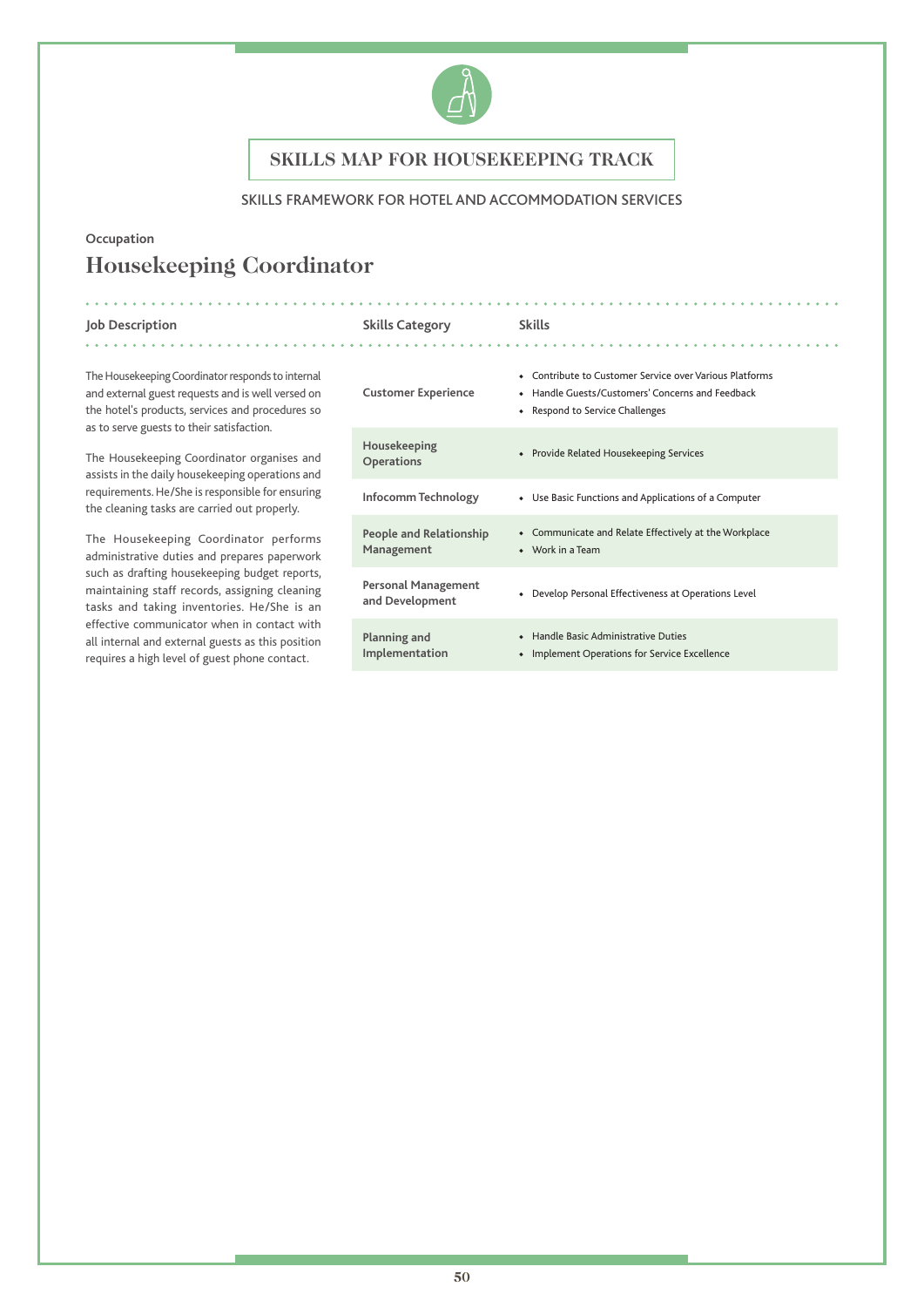

## SKILLS FRAMEWORK FOR HOTEL AND ACCOMMODATION SERVICES

## **Occupation**

. . . . . .

# **Housekeeping Supervisor**

### **Job Description Skills Category Skills**

. . . . . . . . . . . .

The Housekeeping Supervisor is fully conversant with all housekeeping operations and procedures. He/She is responsible for assigning and supervising the activities of Housekeeping Attendants/Room Attendants/Public Area Attendants to ensure that guest rooms and service areas are well-maintained for the comfort of guests.

The Housekeeping Supervisor establishes effective internal communications to ensure optimum teamwork and productivity. He/She works well under pressure in a fast-paced, shift work environment.

| Analytical, Conceptual<br>and Evaluative      | • Demonstrate Initiative and Enterprising Behaviours                                                                                          |
|-----------------------------------------------|-----------------------------------------------------------------------------------------------------------------------------------------------|
| <b>Customer Experience</b>                    | • Establish Relationships for Customer Confidence<br>• Monitor Guest/Customer Experience<br>• Resolve Guests/Customers' Concerns and Feedback |
| Environmental<br>Sustainability               | • Implement Sustainable Operations Using Green Initiatives                                                                                    |
| Housekeeping<br>Operations                    | • Supervise Housekeeping and Laundry Operations<br>• Supervise Public Areas                                                                   |
| Infocomm Technology                           | • Use Basic Functions and Applications of a Computer                                                                                          |
| Innovation                                    | • Engage in Service Innovation Initiatives                                                                                                    |
| People and Relationship<br>Management         | • Facilitate Effective Communication and Engagement at<br>the Workplace<br>• Facilitate Effective Work Teams                                  |
| <b>People Management</b>                      | Develop and Motivate Team Members through<br>$\bullet$<br>Capability Development                                                              |
| <b>Personal Management</b><br>and Development | + Apply Emotional Competence to Manage Self and Team at<br>the Workplace<br>• Develop Personal Effectiveness at Supervisory Level             |
| Planning and<br>Implementation                | • Assign Work<br>• Conduct Stocktaking<br>• Monitor Asset and Inventory                                                                       |
| <b>Results Achievement</b>                    | • Monitor and Reward Performance in a Team to Support<br><b>Achievement of Results</b>                                                        |
| <b>Workplace Safety</b><br>and Security       | • Monitor Workplace Safety and Security                                                                                                       |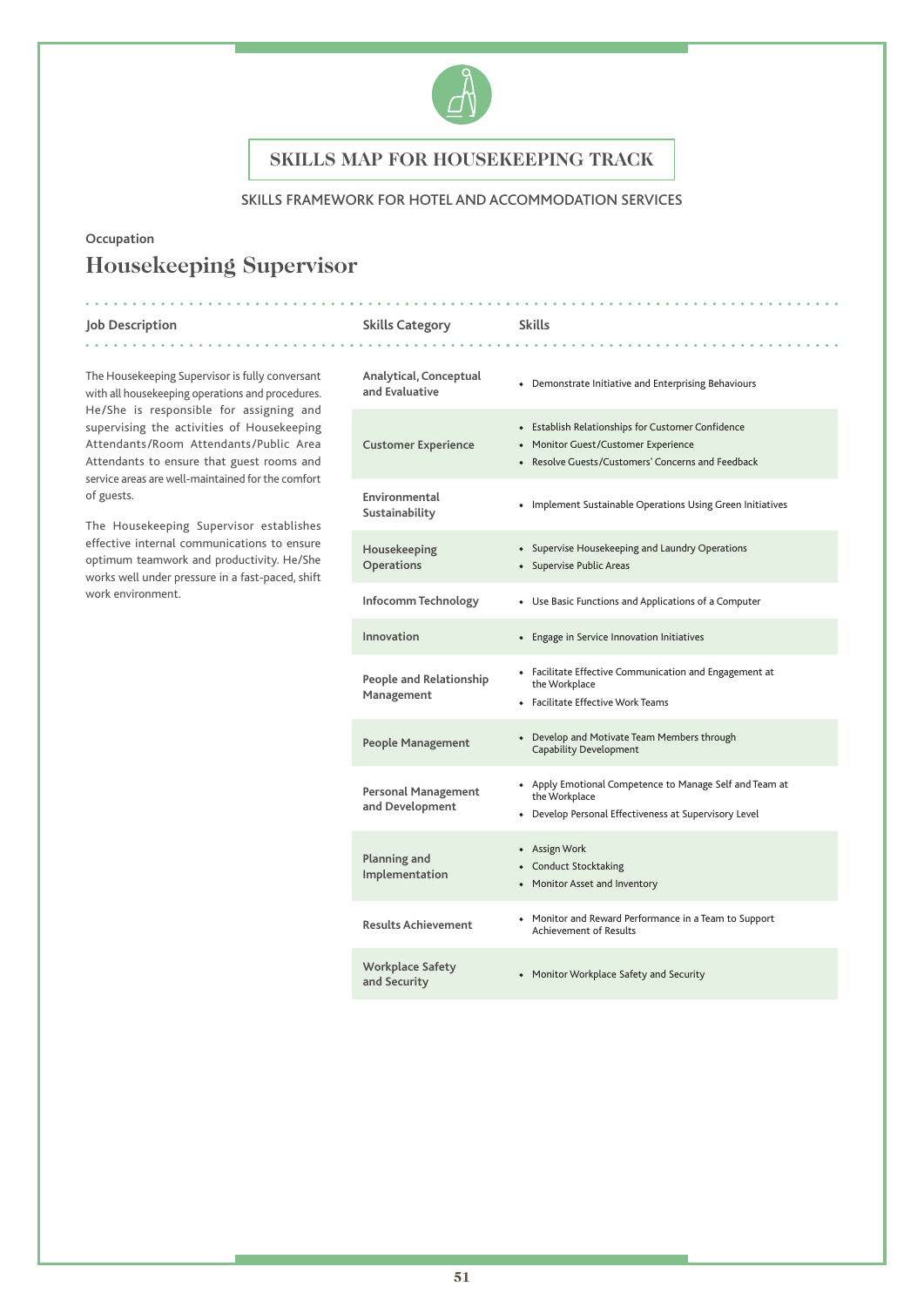

### SKILLS FRAMEWORK FOR HOTEL AND ACCOMMODATION SERVICES

### **Occupation**

. . . . . .

# **Linen Room Supervisor**

**Job Description Skills Category Skills**

The Linen Room Supervisor supervises the linen and uniform room operations such as the storage of linens, towels and staff uniforms. He/She responds to guests' requests for articles and ensures that the repairs and alteration works are completed according to the standards set by the hotel.

The Linen Room Supervisor establishes effective internal communications to ensure optimum teamwork and productivity. He/She works well under pressure in a fast-paced, shift work environment.

| Analytical, Conceptual<br>and Evaluative      | • Demonstrate Initiative and Enterprising Behaviours                                                                                          |
|-----------------------------------------------|-----------------------------------------------------------------------------------------------------------------------------------------------|
| <b>Customer Experience</b>                    | • Establish Relationships for Customer Confidence<br>• Monitor Guest/Customer Experience<br>• Resolve Guests/Customers' Concerns and Feedback |
| Environmental<br>Sustainability               | • Implement Sustainable Operations Using Green Initiatives                                                                                    |
| Housekeeping<br><b>Operations</b>             | • Supervise Linen/Uniform Room Operations                                                                                                     |
| Infocomm Technology                           | • Use Basic Functions and Applications of a Computer                                                                                          |
| Innovation                                    | • Engage in Service Innovation Initiatives                                                                                                    |
| People and Relationship<br>Management         | • Facilitate Effective Communication and Engagement at<br>the Workplace<br>• Facilitate Effective Work Teams                                  |
| <b>People Management</b>                      | Develop and Motivate Team Members through<br>$\bullet$<br><b>Capability Development</b>                                                       |
| <b>Personal Management</b><br>and Development | + Apply Emotional Competence to Manage Self and Team at<br>the Workplace<br>• Develop Personal Effectiveness at Supervisory Level             |
| Planning and<br>Implementation                | • Assign Work<br>• Conduct Stocktaking<br>• Monitor Asset and Inventory                                                                       |
| <b>Results Achievement</b>                    | • Monitor and Reward Performance in a Team to Support<br><b>Achievement of Results</b>                                                        |
| <b>Workplace Safety</b><br>and Security       | • Monitor Workplace Safety and Security                                                                                                       |

. . . . . . . . . . . .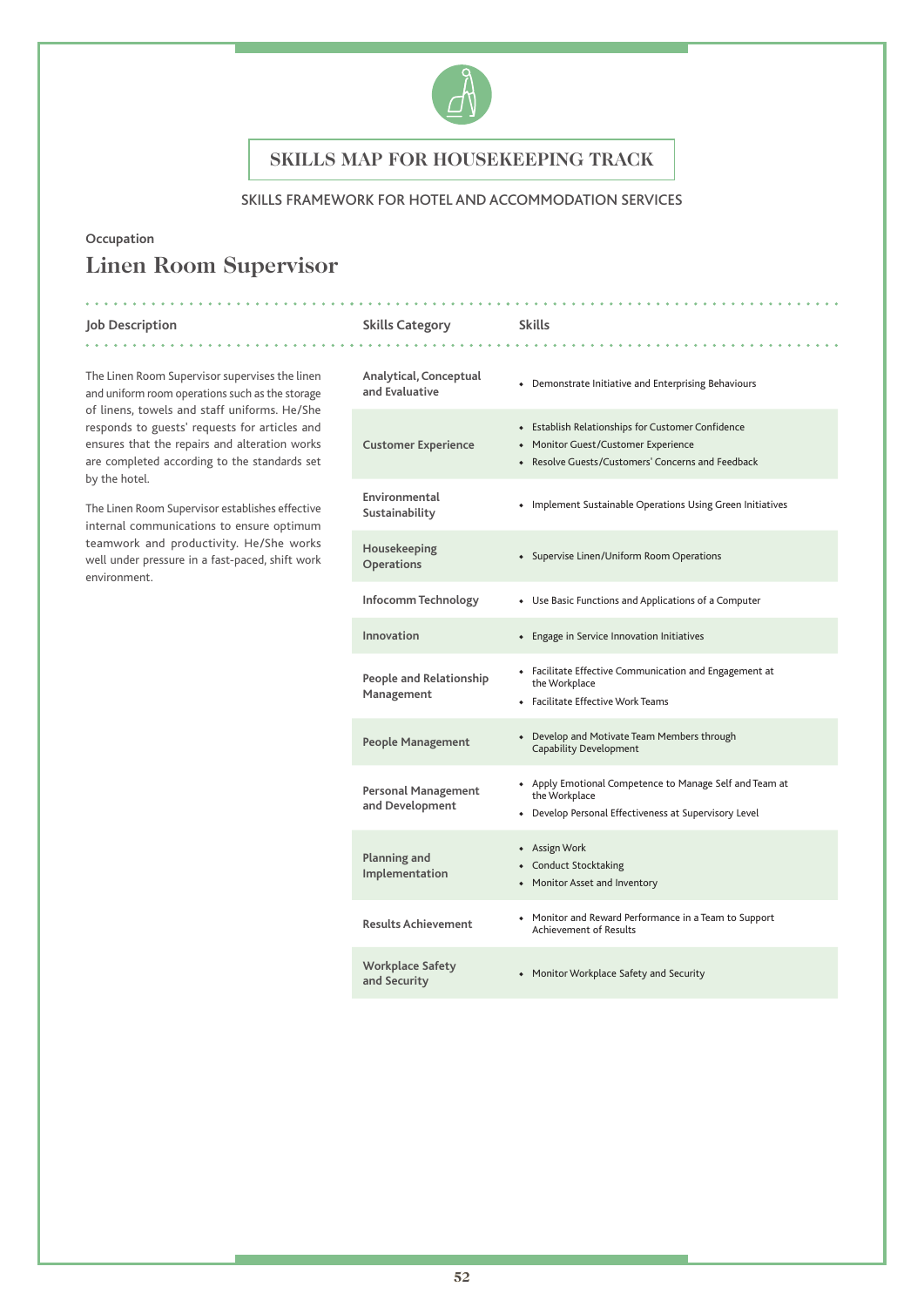

## SKILLS FRAMEWORK FOR HOTEL AND ACCOMMODATION SERVICES

### **Occupation**

# **Assistant Housekeeper/ Assistant Manager (Housekeeping)**

#### **Job Description Skills Category Skills** . . . . . . . . . . . .

The Assistant Housekeeper/Assistant Manager (Housekeeping) is conversant in all duties of the housekeeping department. He/She is responsible for the hiring and training of staff and planning of department work schedules.

The Assistant Housekeeper/Assistant Manager (Housekeeping) maintains the high standards of cleanliness and presentation in all back-of-house and hotel public areas. He/She is responsible for immediately reporting any maintenance issues with furniture, fittings and equipment to the head of department to ensure operational excellence.

| Analytical, Conceptual<br>and Evaluative     | • Foster Initiative and Enterprise in Teams<br>• Read and Interpret Operational Reports<br>• Solve Problems and Make Decisions at Supervisory Level                                                                           |
|----------------------------------------------|-------------------------------------------------------------------------------------------------------------------------------------------------------------------------------------------------------------------------------|
| <b>Business Continuity</b><br>Management     | • Conduct Business Continuity Exercise and Test                                                                                                                                                                               |
| <b>Customer Experience</b>                   | • Manage Guest/Customer Experience<br>• Manage Guests/Customers' Concerns and Feedback                                                                                                                                        |
| Environmental<br>Sustainability              | • Manage Sustainable Operations Using Green Initiatives                                                                                                                                                                       |
| Housekeeping<br>Operations                   | • Monitor Housekeeping Operations in Rooms, Laundry and<br>Public Area                                                                                                                                                        |
| Infocomm Technology                          | • Manage Online Information                                                                                                                                                                                                   |
| <b>Information and Results</b>               | • Acquire Industry Knowledge                                                                                                                                                                                                  |
| Innovation                                   | • Contribute to Innovation Process within Own Scope of<br>Work in Business Unit<br>• Engage in Service Innovation Initiatives                                                                                                 |
| Leadership                                   | • Lead Team to Develop Operational Plan<br>• Role Model the Service Vision                                                                                                                                                    |
| <b>People and Relationship</b><br>Management | • Coach for Service Performance<br>• Cultivate Workplace Relationships and Diversity<br>• Manage a Diverse Service Environment                                                                                                |
| Planning and<br>Implementation               | • Display Critical Thinking and Analytical Skills<br>• Implement Loss/Risk Prevention<br>Implement Process Improvement Change<br>٠<br>• Manage Operations for Service Excellence<br>• Support Strategic and Operational Plans |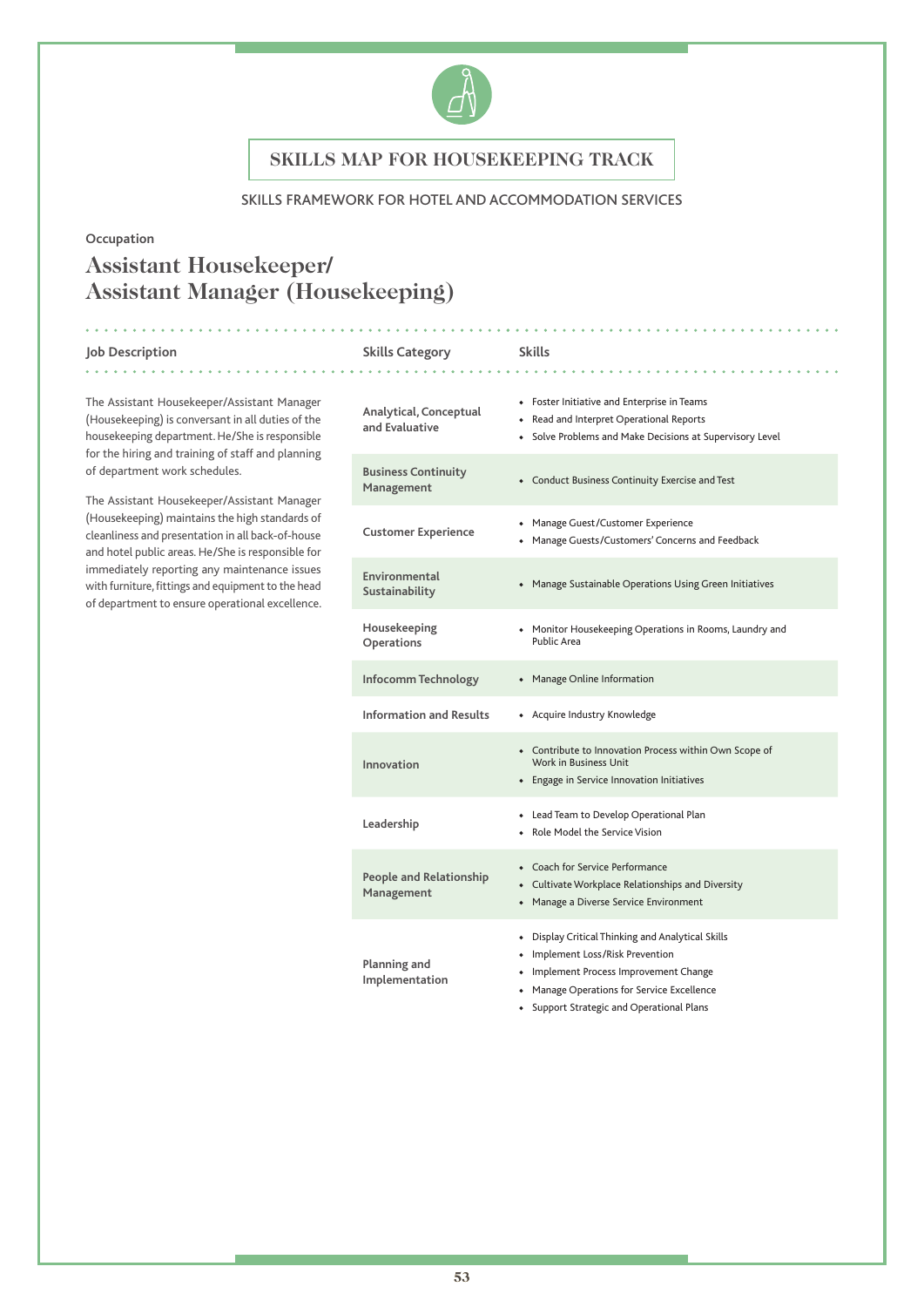

### SKILLS FRAMEWORK FOR HOTEL AND ACCOMMODATION SERVICES

# **Occupation Laundry Manager**

#### **Job Description Skills Category Skills**

. . . . . . . .

The Laundry Manager controls and oversees all laundry operators, supplies and materials to ensure maximum efficiency in the performance of the housekeeping department. He/She ensures that the laundry equipment is well-maintained to function properly. He/She works effectively with engineering, maintenance and other relevant departments or sections to ensure smooth operations daily.

The Laundry Manager manages the department budget and expenses to ensure that operational needs and financial objectives of the hotel are met. He/She must ensure the department's compliance with all policies, standards and procedures.

| Analytical, Conceptual<br>and Evaluative     | • Facilitate the Implementation of a Productivity Framework<br>• Solve Problems and Make Decisions at Managerial Level            |
|----------------------------------------------|-----------------------------------------------------------------------------------------------------------------------------------|
| <b>Business Continuity</b><br>Management     | • Manage Crisis Situations                                                                                                        |
| <b>Change Management</b>                     | • Facilitate Innovation and Lead Team Leaders to Implement Change                                                                 |
| <b>Communications</b>                        | • Conduct Interviews                                                                                                              |
| <b>Customer Experience</b>                   | • Develop Service Recovery Framework                                                                                              |
| Finance                                      | • Review and Implement Financial Controls                                                                                         |
| Housekeeping<br>Operations                   | • Manage Laundry Operations<br>• Manage Linen and Uniform Room Operations                                                         |
| Infocomm Technology                          | • Apply Workplace Information and Communication<br>Technology (ICT)                                                               |
| <b>Information and Results</b>               | • Analyse Service Quality and Customer Satisfaction                                                                               |
| Innovation                                   | • Manage Innovation in the Business Function                                                                                      |
| Leadership                                   | • Lead Team Leaders to Develop Business Strategies<br>and Governance Management                                                   |
| <b>People and Relationship</b><br>Management | • Develop a Work Team<br>• Lead Workplace Communication and Engagement                                                            |
| Personal Management<br>and Development       | • Contribute Towards a Learning Organisation<br>• Manage Workplace Challenges with Resilience                                     |
| Planning and<br>Implementation               | • Develop Service Operations<br>• Manage and Review Systems and Processes<br>• Provide Information for Management Decision Making |
| <b>Results Achievement</b>                   | • Monitor and Reward Performance Across Teams to Manage<br>Achievement of Results                                                 |
| <b>Risk Management</b>                       | • Manage Loss/Risk Prevention                                                                                                     |
| Workplace Safety<br>and Health               | • Manage Workplace Safety and Health System                                                                                       |

. . . . . . . . . . . . . . . . . .

. . . . . . . . . . . . . .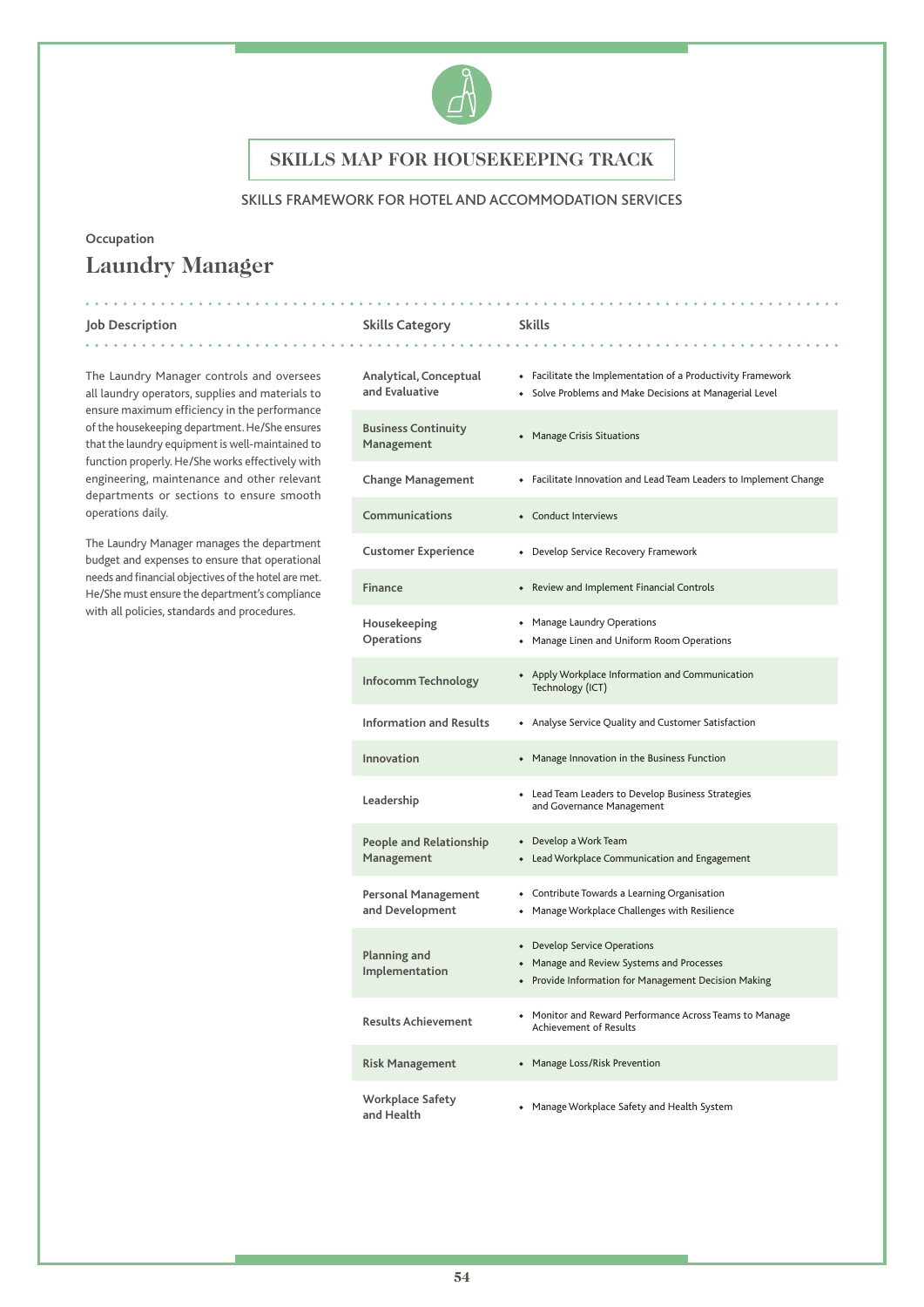

### SKILLS FRAMEWORK FOR HOTEL AND ACCOMMODATION SERVICES

## **Occupation**

# **Assistant Executive Housekeeper**

. . . . . . .

#### **Job Description Skills Category Skills**

Reporting to the Executive Housekeeper or Director of Housekeeping, the Assistant Executive Housekeeper ensures consistently high operating standards in every area of housekeeping and laundry. He/She is responsible for the development of the team members so as to provide an exceptional experience for the guests.

The Assistant Executive Housekeeper implements effective stock and cost controls and adheres to the department budget. He/She is proficient with computers and computer programs and is familiar with workplace health, safety and hygiene regulatory requirements.

The Assistant Executive Housekeeper is an effective communicator and has a passion for delivering exceptional levels of guest services.

| Analytical, Conceptual<br>and Evaluative      | • Facilitate the Implementation of a Productivity Framework<br>• Solve Problems and Make Decisions at Managerial Level<br>• Support the Establishment of a Framework for Initiative<br>and Enterprise |
|-----------------------------------------------|-------------------------------------------------------------------------------------------------------------------------------------------------------------------------------------------------------|
| <b>Business Continuity</b><br>Management      | • Manage Crisis Situations                                                                                                                                                                            |
| <b>Change Management</b>                      | • Facilitate Innovation and Lead Team Leaders<br>to Implement Change                                                                                                                                  |
| Communications                                | • Conduct Interviews                                                                                                                                                                                  |
| <b>Customer Experience</b>                    | • Develop Service Recovery Framework<br>• Manage the Service Brand                                                                                                                                    |
| Finance                                       | • Review and Implement Financial Controls                                                                                                                                                             |
| Housekeeping<br>Operations                    | • Manage Housekeeping Operations                                                                                                                                                                      |
| Infocomm Technology                           | • Apply Workplace Information and Communication<br>Technology (ICT)                                                                                                                                   |
| <b>Information and Results</b>                | • Analyse Service Quality and Customer Satisfaction                                                                                                                                                   |
| Innovation                                    | • Manage Innovation in the Business Function                                                                                                                                                          |
| Leadership                                    | • Lead Team Leaders to Develop Business Strategies<br>and Governance Management                                                                                                                       |
| <b>People and Relationship</b><br>Management  | • Develop a Work Team<br>• Lead Workplace Communication and Engagement                                                                                                                                |
| <b>Personal Management</b><br>and Development | • Contribute Towards a Learning Organisation<br>• Manage Workplace Challenges with Resilience                                                                                                         |
| Planning and<br>Implementation                | • Develop Service Operations<br>• Manage and Review Systems and Processes<br>• Provide Information for Management Decision Making                                                                     |
| <b>Results Achievement</b>                    | • Monitor and Reward Performance Across Teams to Manage<br>Achievement of Results                                                                                                                     |
| <b>Risk Management</b>                        | • Manage Loss/Risk Prevention                                                                                                                                                                         |
| <b>Workplace Safety</b><br>and Health         | • Manage Workplace Safety and Health System                                                                                                                                                           |

. . . . . . . . . . . . . . . . . .

. **. . . . . . . . . . . . . .** .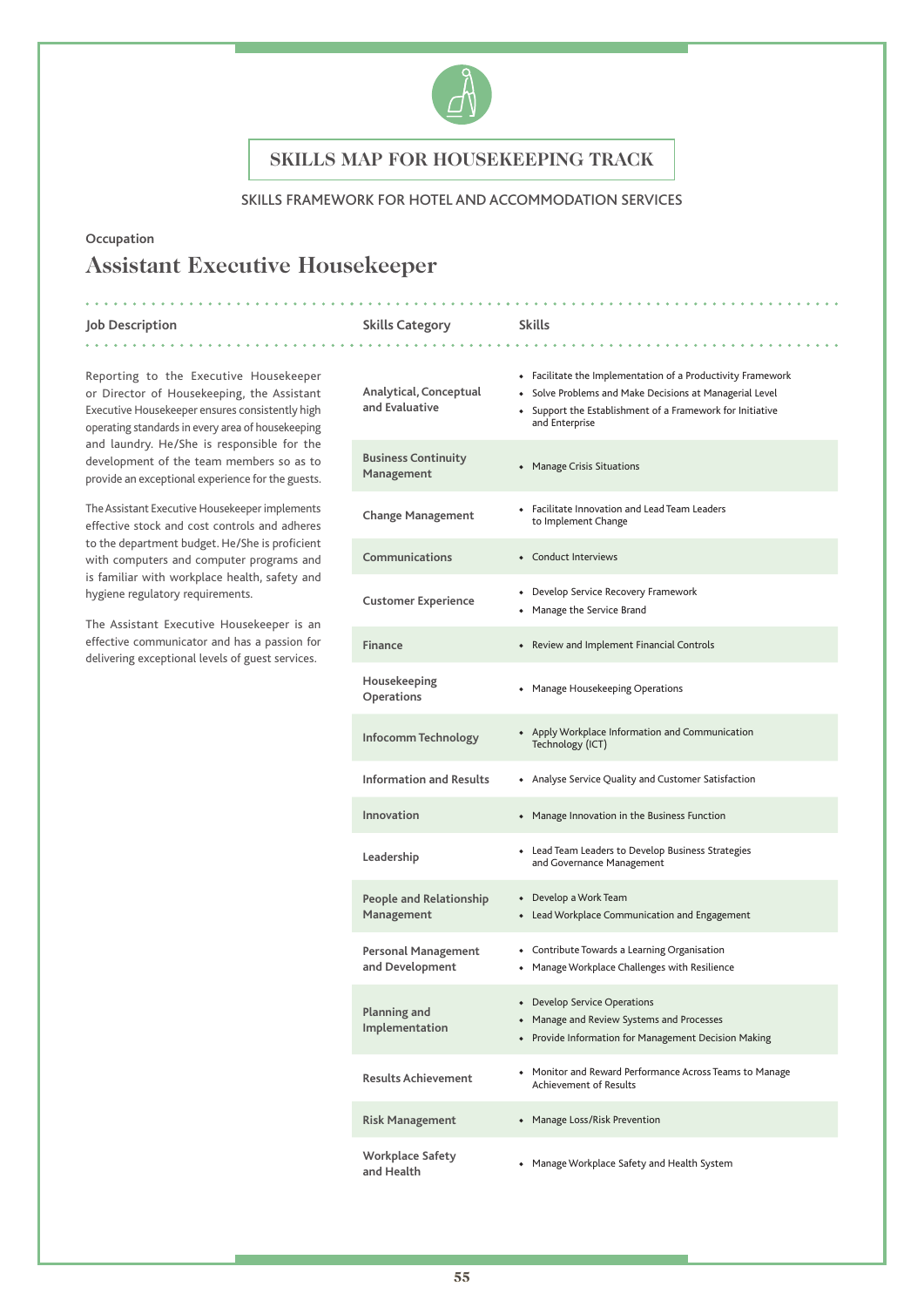

### SKILLS FRAMEWORK FOR HOTEL AND ACCOMMODATION SERVICES

### **Occupation**

# **Executive Housekeeper/ Director of Housekeeping**

#### **Job Description Skills Category Skills** . . . . . . . . . . . .

The Executive Housekeeper/Director of Housekeeping is the head of department and oversees the housekeeping operations. He/she is responsible for providing the highest level of comfort and hospitality to guests to achieve maximum guest satisfaction and organisational profitability.

The Executive Housekeeper/Director of Housekeeping establishes the standard operating procedures for housekeeping operations, in line with the hotel's service standards. The Executive Housekeeper/Director of Housekeeping also oversees inventory checks, and handles the budgeting and control of departmental expenses.

The Executive Housekeeper/Director of Housekeeping is responsible for hiring, developing and evaluating staff. He/She is able to fix problems and direct teams to meet the standards required by the hotel. He/She displays a high level of organisational awareness and leadership and works in a consultative manner with other departments or sections within the hotel.

| Analytical, Conceptual<br>and Evaluative      | • Apply Systems Thinking in Problem Solving and Decision Making<br>• Contribute to the Design and Development of a<br>Productivity Framework |
|-----------------------------------------------|----------------------------------------------------------------------------------------------------------------------------------------------|
| <b>Business Continuity</b><br>Management      | Direct Management of Crisis Situations<br>۰                                                                                                  |
| <b>Business Negotiation</b>                   | • Manage and Direct Negotiations                                                                                                             |
| Communications                                | • Conduct Presentation to Senior Management                                                                                                  |
| <b>Customer Experience</b>                    | • Drive Customer Loyalty for Service Excellence                                                                                              |
| Finance                                       | • Manage Budgeting and Forecasting Processes for the Business Unit<br>• Prepare Budget for the Business Unit                                 |
| Infocomm Technology                           | • Analyse and Recommend Best Practices and Technology<br>in Hospitality<br>• Analyse Hospitality Data                                        |
| <b>Information and Results</b>                | • Drive Service Quality and Customer Satisfaction<br>• Manage Quality System and Processes                                                   |
| Innovation                                    | Innovate the Customer Experience                                                                                                             |
| Leadership                                    | Lead Managers to Develop Organisational and<br>$\bullet$<br><b>Governance Strategies</b>                                                     |
| People and Relationship<br>Management         | Manage Cross Functional and Culturally Diverse Teams                                                                                         |
| <b>People Management</b>                      | • Manage Human Resources in the Department                                                                                                   |
| <b>Personal Management</b><br>and Development | Develop Self to Maintain Professional Competence at Senior<br>Management Level                                                               |
| Planning and<br>Implementation                | Manage Asset and Inventory<br>$\bullet$<br>• Manage Resource Planning<br>Provide Information for Management Decision Making                  |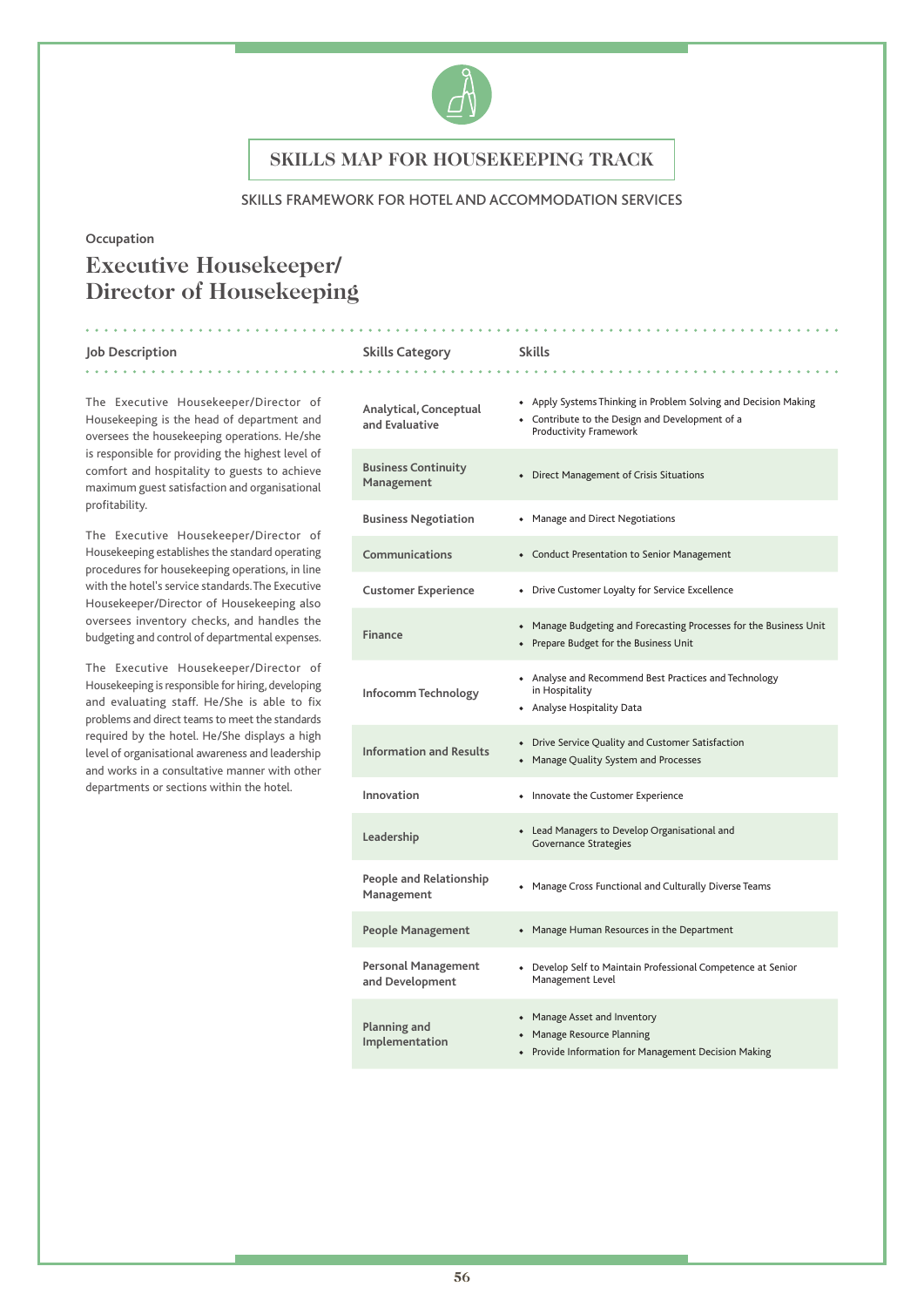

### SKILLS FRAMEWORK FOR HOTEL AND ACCOMMODATION SERVICES

### **Occupation**

# **Rooms Division Manager/ Director of Rooms**

#### **Job Description Skills Category Skills** . . . . . . . .

The Rooms Division Manager/Director of Rooms oversees multiple departments under rooms, which includes but is not limited to the front office, concierge and bell services, club floor, housekeeping, and facilities and security. As a member of the property's senior management team, he/she develops and reviews the business plan and strategies, key performance indicators and manpower planning for rooms. He/She provides solutions and implements corrective measures on problem areas and monitors and manages expenses to ensure that they are kept within operational budget.

As a champion of organisational excellence, the Rooms Division Manager/Director of Rooms works towards achieving high levels of guest/ customer satisfaction through the consistent execution of the property's brand standards, visible operational leadership, active trend analysis and hands-on interaction with guests/ customers and team members. He/She builds high performance teams that are empowered and can work collaboratively to create excellent guest/customer experiences. He/She also works together with the human capital department to ensure the efficiency and effectiveness of the recruitment processes for employment and retention of outstanding team members.

# **Business Continuity Management** • Direct Management of Crisis Situations<br>Management **Change Management** ◆ Facilitate Innovation and Lead Managers to Manage Change Finance **• Pevelop and Establish Financial Budget and Plans Infocomm Technology** ◆ Leverage Technology for Productivity and Innovation **Innovation** ◆ Champion Service Innovation ◆ Facilitate Innovation Process within the Organisation **Knowledge Management** ◆ Develop and Establish a Knowledge Management System **People and Relationship Management** ◆ Develop Self to Maintain Professional Competence to Lead an Organisation **People Management** ◆ Develop Strategies for Talent Management **Results Achievement** ◆ Monitor Divisional Performance and Develop Reward Strategies to Facilitate Achievement of Results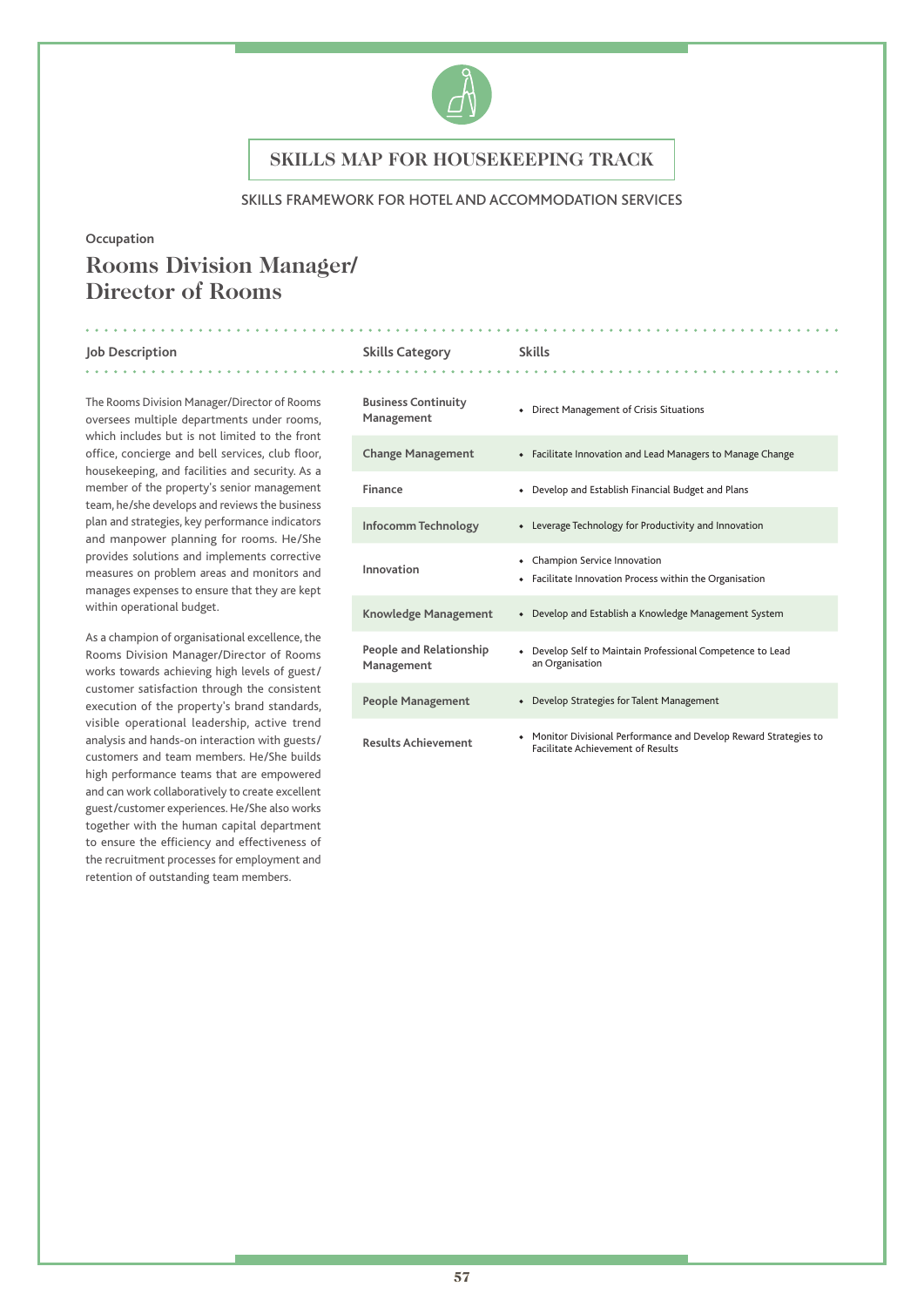

### SKILLS FRAMEWORK FOR HOTEL AND ACCOMMODATION SERVICES

### **Occupation**

# **Hotel Manager/ Resident Manager/ Executive Assistant Manager**

### **Job Description Skills Category Skills**

The Hotel Manager/Resident Manager/Executive Assistant Manager is responsible for the day-today management of a property and its staff. He/ She has commercial accountability for budgeting and financial management, planning, organising and directing all property services, including front-of-house, food and beverage operations and housekeeping. He/She needs to ensure efficient operations, maximise standards of guest service, and drive occupancy rates and revenue goals. He/She performs regular site inspections on the facilities and services of the property, resolves issues and ensures that the property runs smoothly each day. He/She reviews the financial performance of the property and works with the senior management team to set the overall business strategies and performance indicators, which may include sales and marketing and revenue management.

The Hotel Manager/Resident Manager/Executive Assistant Manager interacts with and promotes the property to local and international audiences. He/She also keeps up to date with the latest trends and best practices for hospitality, and introduces innovation to enhance property operations and deliver excellent guest experiences. As a champion of organisational excellence, he/she hosts guests and leads by example. He/She also provides guidance and support to managers and colleagues, and ensures that the property's core values and standards are upheld for the welfare of the property's staff and guests. He/She is a good communicator, and a leader who is eloquent in managing media and promoting the brand image of the property.

# 

. . . . . . . . . . . . . . .

| <b>Business Continuity</b><br>Management      | • Endorse Business Continuity Framework, Strategies, Policies<br>and Plans                                                                                                                                                                                                                                                  |
|-----------------------------------------------|-----------------------------------------------------------------------------------------------------------------------------------------------------------------------------------------------------------------------------------------------------------------------------------------------------------------------------|
| Infocomm Technology                           | • Capitalise on Opportunities Created through Digital Disruption in<br>the Hospitality Industry                                                                                                                                                                                                                             |
| Leadership                                    | • Adopt Modern Concepts in Business Ethics and Values<br>Management<br>• Adopt New Business Models for Productivity Maximization<br>• Manage Hotel Operations                                                                                                                                                               |
| People and Relationship<br>Management         | • Build Positive Relationships with the Board<br>• Create Positive Work-life Harmony<br>Establish Organisational Relationships and Lead<br>$\blacklozenge$<br><b>Organisational Diversity</b><br>• Foster Business Relationships and Organisational Diversity<br>Promote Harmonious Tripartite Relations<br>$\blacklozenge$ |
| <b>Personal Management</b><br>and Development | • Develop Self to Maintain Professional Competence to Lead<br>an Organisation                                                                                                                                                                                                                                               |